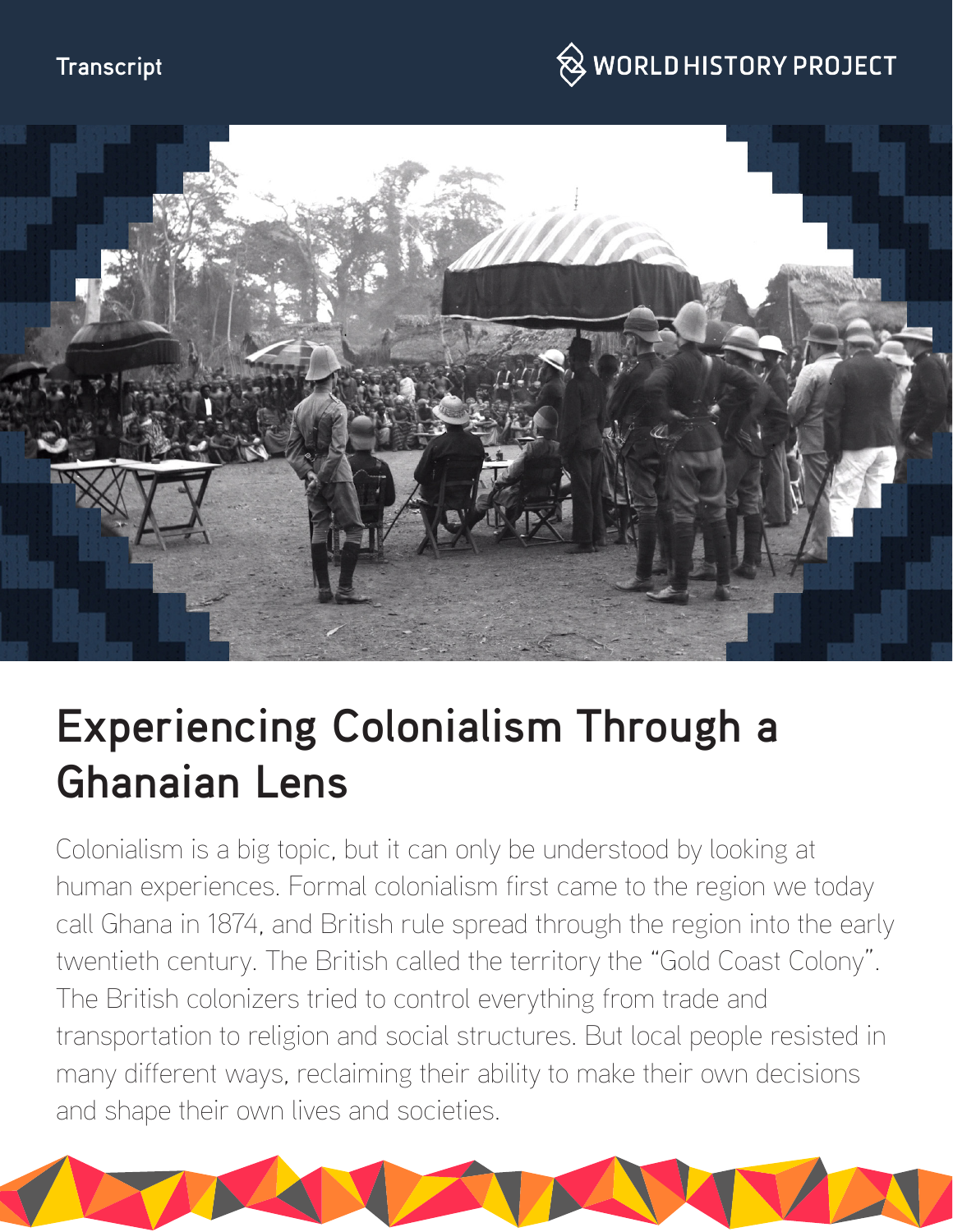

#### **00:01**

*Trevor Getz, PhD, San Francisco State University Animated map shows the region being overtaken by colonists*

### **01:16**

*Ato Quayson, PhD, Stanford University Map shows the location of the Customs House in Jamestown*

### **01:45**

*Photographs of men in canoes roping on to the ship, to carry the goods to shore*

Hello, my name is Trevor Getz. I'm a professor of African history at San Francisco State University, and I'm here in Ghana, in West Africa, to talk to two historians, Ato Quayson and Jennifer Hart, about colonialism.

Before 1874, this entire region was made up of independent states and self-ruling communities. Then, in that year, the British declared that this region would be the Gold Coast colony, and in the next two decades they pushed deep into the interior. I'm interested in how colonialism operated and how it felt to be colonized. It seems to me that colonialism was a lot about control, about the colonial authorities getting to be in charge of what happened and make things work the way they want it to work. How did that feel? How did local people react? I'm going to be talking to Professor Quayson and Professor Hart about what colonialism was like in certain situations and get a picture for all of Ghana. And we'll see whether we can use that information to get a better sense of colonialism and how it operated around the world.

We're standing on this very loud street in Jamestown and there's this big, blue official looking building behind us. - Yes. What is this building?

QUAYSON: Well, this building is the Customs House. The Customs House built in 1926. And the Customs House was used to collect taxes on imported goods. All imported goods had to pass through here, the officials who assessed their taxes on the goods.

GETZ: So, so this is one of the ways that the British colonial administration made their money?

QUAYSON: A lot of it, actually. A lot of it. The thing is that this building is not far from the Old Harbor. And the harbor was a shallow water harbor. So the ships had to dock three miles out at sea and the goods would be carried in and out on canoes of different sizes. But everything was carried on the canoes. Pianos, entire pianos were brought in via the canoes, cars, vehicles, spare parts, the parts were all brought in. Alcohol, cases of alcohol. And then, in the other direction, salt was exported, meat and gold, ivory, all kinds of... - Palm oil. Palm oil, lots of palm oil was also sent the other way, but all on the canoes.

**02:30** GETZ: So from the British point of view, the Customs House is there to, first of all... - Income. - ...financially collect money. - Income. - And, second, to control... - Control goods. - ...what's coming in and out. - Absolutely. - Now, did Ghanaians, especially these canoe men and others working, did they just accept this?

> QUAYSON: Well, there are lots of stories, but one of the ones that I found out is that because everything was brought in on the canoes, as I mentioned—you know, car parts, pianos—it wasn't unusual or unknown for the canoe men to drop, to drop a crate of, say, whiskey or alcohol into the sea. And at night they would go back and go and fetch it. So what they did was that they dumped some of the goods into the sea and then went and then took them at night and then used it for themselves, but alcohol was the favorite.

GETZ: Sure, so in a way this is a kind of resistance. But really it's just them trying to use the system to get what they want.

2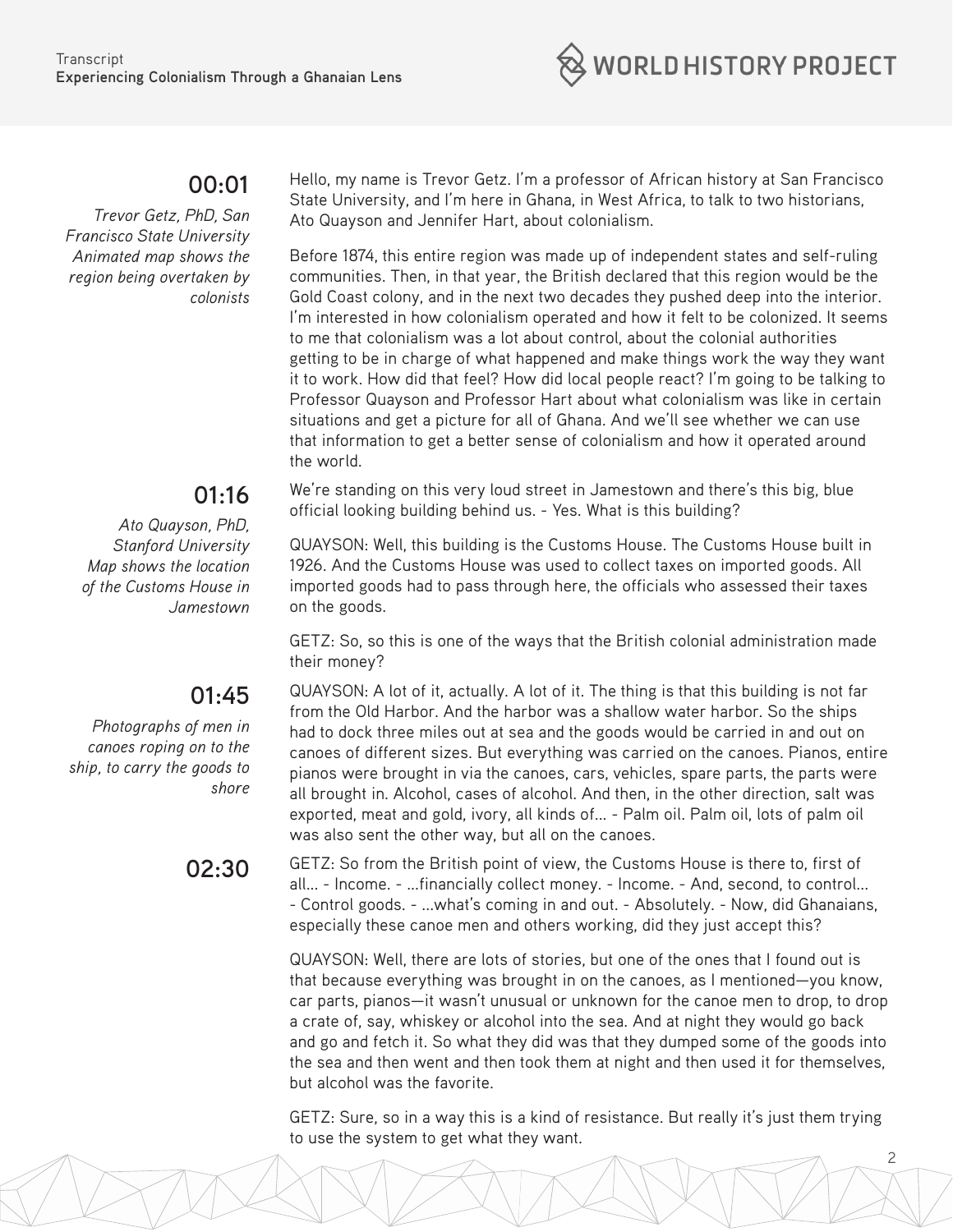

QUAYSON: Yeah, they didn't have the money, they were just laborers. So how do they benefit from this absent of material wealth that is flowing into the colony. - They find a way to divert it. - They find a way to... - A little bit of it. - And they take it.

#### **03:38**

*Trevor Getz in conversation with Jennifer Hart, PhD, Wayne State University*

*Footage of taxi and driving businesses in La* HART: We are in La, some people know it as Labadi, which is a suburb of Accra. And we are sitting in the offices of the Law Drivers' Union, it's a branch of the G.P.R.T., the Ghana Private Road Transport Union, which is the largest union in the country of drivers and transport owners.

GETZ: So, what was this place like before colonialism?

GETZ: Jennifer, where are we?

HART: So, this place was a relatively small suburb. It was considered pretty far from Accra. Today it's really close, (laughs) really close and part of the city. But at that time it was a pretty big distance because people would have to walk between here and there.

**04:17** GETZ: So when the colonial system came into effect in the 1870s, it seems to be that the British had this port then that they controlled, Accra, and they wanted to move things out, right? I mean that was a large part of the point of colonialism was to move out all these goods coming in from the interior to Accra. So, what was their plan? How did they plan to move things efficiently and make money off of them?

> HART: - Mm-hmm. So, in Britain itself, moving things was primarily done through the railway. And the railway had kind of grown hand-in-hand with the growth of industrial capitalism— so the development of factories and the discovery of coal.

#### **04:55**

*Photos of the railway: cargo being unloaded; people ride in a train car*

So when the British came to Africa, they saw this as an important technology, the British kind of prided themselves on their railways. But it was also a very easy kind of centralized means of controlling the flow of goods and people around the countryside. By the beginning of the 20th century, they started building railroads first into the mining areas and then about a decade or two later in the 1920s, into the cocoa-growing areas. And their goal was to try to control the movement of, of produce or primary materials like gold, from the interior to the coast so that they could maximize the amount of money that they could profit off of, and control the kind of access to and flow of goods.

**05:36** GETZ: Okay, so, there's a precolonial system and then the British come along and they want everybody to use the railroads that they can benefit from. And then what do Ghanaians do? Did Ghanaians say, "Yeah, we'll just use the railroads?"

> HART: No, Ghanaian farmers were extremely resistant to using British railways for various reasons. Unlike other parts of the continent, Ghanaians or Africans in the Gold Coast had control of land and were the primary producers of cash crops, particularly cash crops like cocoa and palm nuts. And so they had access to capital. They had control of the market in various really important ways. They wanted to control their produce all the way to the coast so that they could get the highest profit possible, selling it directly to the exporters at coastal ports.

3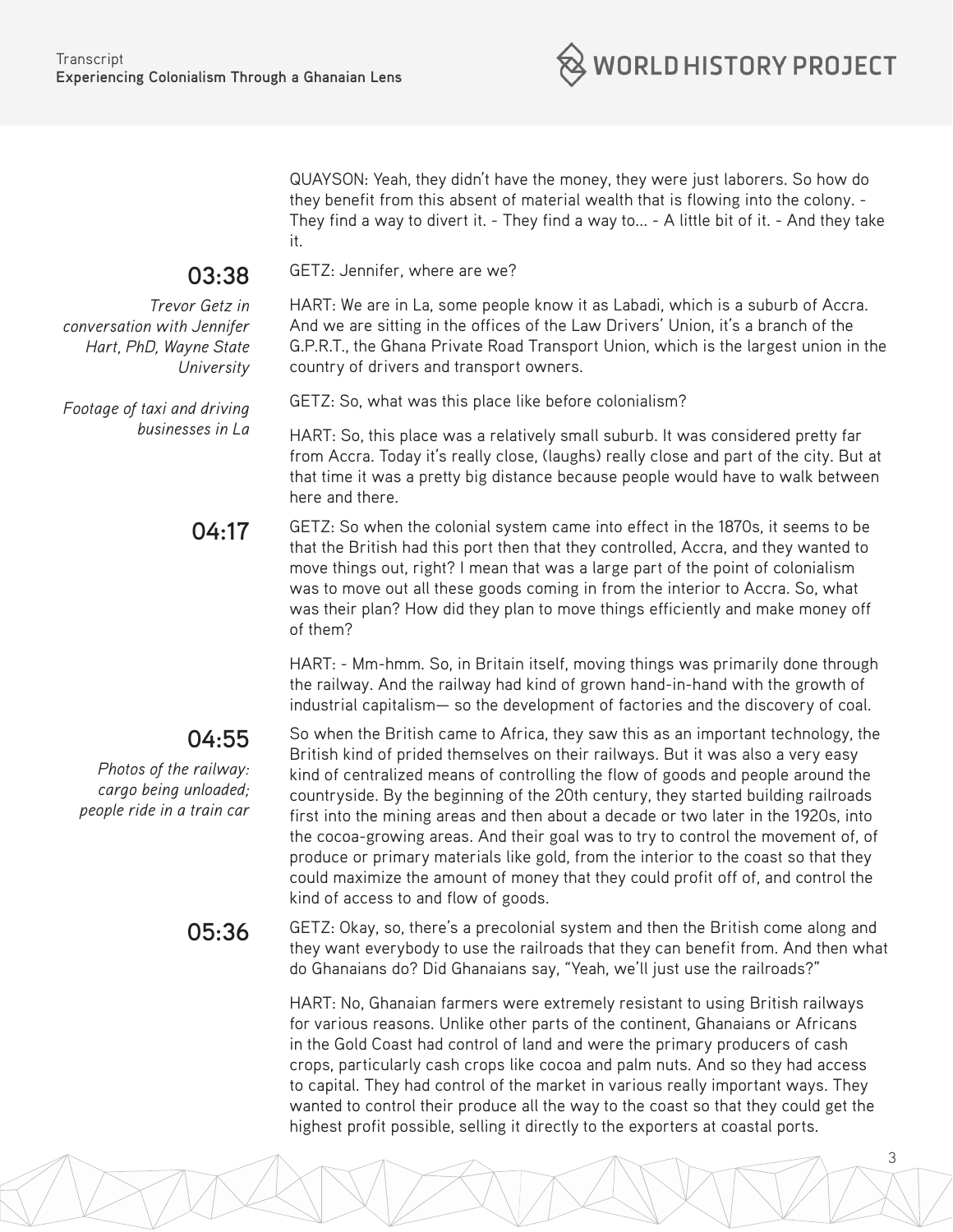

#### **06:17**

*Photo of Ghanaians carrying produce in baskets that were carried on one's head Photo of a line of Ghanaians in Lorries, (early cars).*

#### **06:53**

*Video footage of tro-tros, or minibuses, in Ghana*

*Photo of a municipal bus in Ghana with a large crowd of people waiting to get on board*

The British, by contrast, wanted them to just take it to the nearest railway terminus and sell it to local agents in the interior where they would get a lower profit. So they weren't interested in that at all. So, instead, they would in some cases bypass the colonial railways using head carriers, but increasingly by the 1920s and 1930s, started investing some of the profits of their cocoa farming in lorries. And so they started purchasing lorries, and hiring or finding young men in their families to drive the lorries, and then transporting the goods themselves using those, in many cases, those same footpaths the carriers had used before, just using this new technology.

GETZ: I know that today in Ghana, a lot of people travel by taxi or by tro-tro, which is a minibus that people can pick up and drop off of. How did that industry start?

HART: Tro-tros emerge also because of this lack of access to vehicles in the city. But what we see is, so these mammy trucks or mammy lorries would come in from the eastern interior. They would be carrying goods and they would continue on into the center of the city, Accra, where there would be a major market and a major lorry park. On their way they would see market women, and women are the primary traders in Ghana. They would see them standing on the roadside with their goods. There was a municipal bus system at the time, but those buses were very small and they didn't have a lot of storage space. And so they weren't very convenient for traders. So, the, the lorry drivers would stop on the side of the road and pick up these women who really liked the idea of being able to travel in a lorry because it provided a lot more cargo space, and it was a much more flexible... and it took them directly to the lorry park, which was right by the market where they were trading.

**07:52** GETZ: So what I'm hearing from you is essentially that the British colonial model was to have a centralized bus system, to have a state-run railroad system, and Ghanaians didn't find these things useful and so they kind of built their own transportation systems to try to get what they needed instead.

> HART: Yeah, and the British found this incredibly challenging, right? So they, they actually call these lorries "pirate passenger lorries." - "Pirates"? Yes, I know, right? (laughter) So, we think about pirates in terms of like, "Pirates of the Caribbean," right? And they're these kind of almost cartoonish figures. But in the colonial period all over the world, the British in particular, and the French and other European colonial powers, were very concerned about piracy. To call somebody a pirate is not just a kind of name you give to somebody who's on a ship or somebody who looks a certain way or wears certain kinds of clothes, right? It is a reflection of that person's undermining of authority. (car horns honk in distance)

#### **08:44**

*Footage of Holy Trinity Anglican Church in Jamestown; Getz and Quayson sit in a church* GETZ: So, we're here in the Holy Trinity Anglican Church, which was built in 1894 here in Jamestown. You know, I look around this church, it's amazing. It's a very English looking church. - It is. - In the middle of Ghana. - Yeah. - And one of the most amazing things is these plaques that are on the walls to those who died, and I'm just noticing there's a Dale over there. There's a Pine over there. There's a Frasier. These are all Europeans. - Mm-hmm. Where are the African plaques in